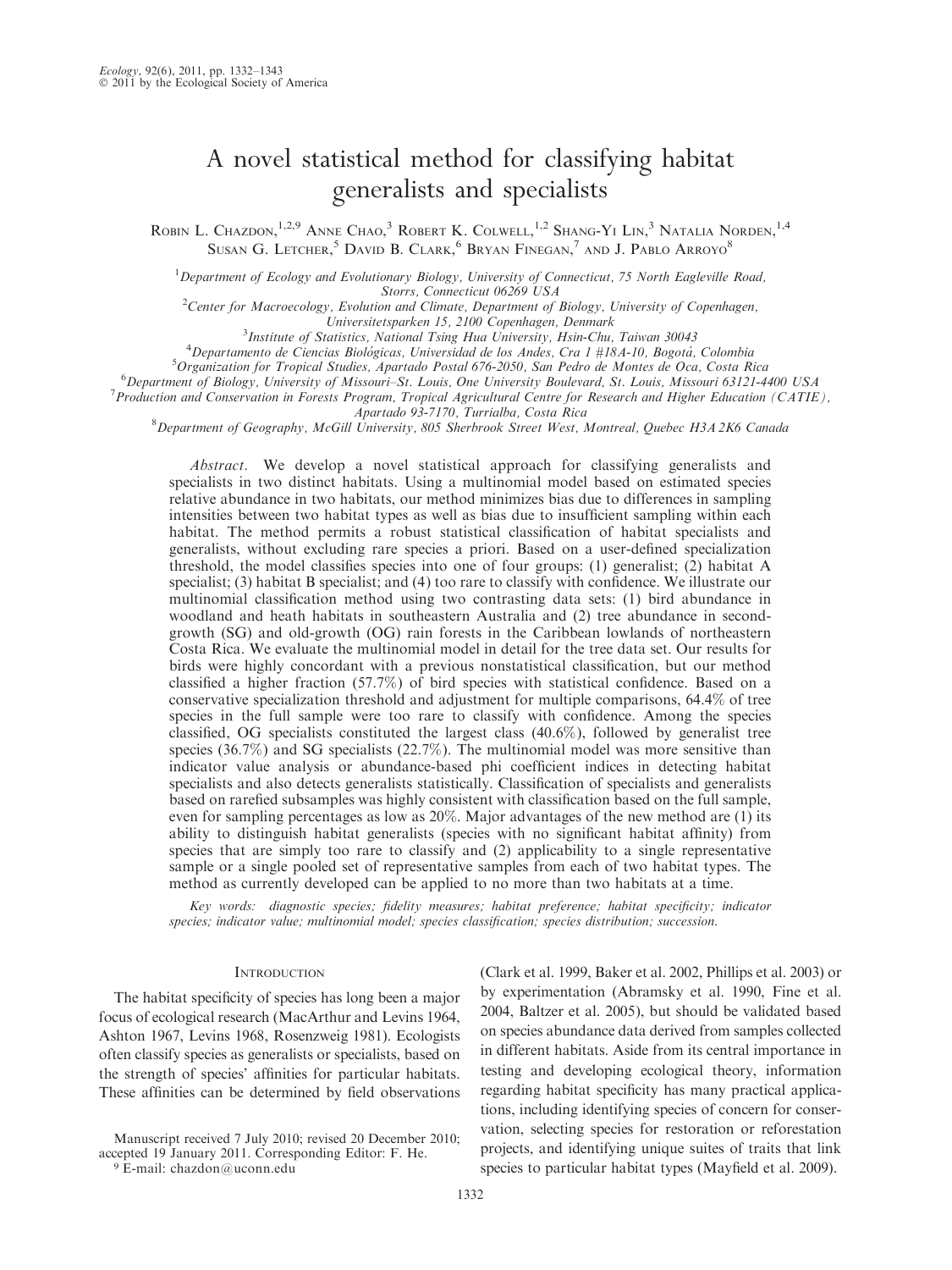Many statistical approaches have been used to examine species–habitat relationships, including frequency distributions of presence records, indicator value (IV) analysis, incidence- and abundance-based phi coefficient of association, ordination, Mantel correlations, multiple regression of distance matrices, and occupancy analysis (Dufrêne and Legendre 1997, Svenning 1999, Harms et al. 2001, Chytrý et al. 2002, Phillips et al. 2003, Tuomisto et al. 2003, Tichý and Chytrý 2006, De Cáceres and Legendre 2009). Although ordination techniques are commonly used to classify species–site relationships as a community-based approach, ordination does not permit a statistical classification of individual species as habitat generalists or specialists and usually demands that rare species be eliminated from data sets prior to analysis (Clarke and Warwick 2001). The SIMPER analysis, implemented in PRIMER (Clarke and Warwick 2001) quantifies the contribution of individual species to similarity between two assemblages based on the Bray-Curtis similarity between the samples, but this measure requires equal sampling fractions in both habitats and is inappropriate for many field data sets (Chao et al. 2006). Several studies have demonstrated species associations with particular habitats or topographic classes using null models that predict abundances based on random distributions across habitat types, while accounting for effects of spatial autocorrelation (Harms et al. 2001, Plotkin et al. 2002, Comita et al. 2007, Itoh et al. 2010). But these methods only allow common species to be tested for significant departure from null expectations. Moreover, existing methods that measure the strength of species associations with particular habitats or assemblages do not distinguish habitat generalists from species that are simply too rare or infrequent to assess.

Here we report on a novel statistical approach to classifying habitat generalists and specialists using a multinomial model based on the estimated relative abundance of species in two distinguishable habitats. Our model permits a robust statistical evaluation of habitat specialization for large numbers of species and does not rely on measurements of individual performance or exclude rare species a priori. As the foundation for this new approach, our objective was to develop a two-habitat species classification model that minimizes bias due to difference in sampling intensities between the two habitats as well as bias due to insufficient sampling of rare species in each habitat. These problems frequently arise in biodiversity surveys and inventories, particularly in the species-rich tropics where most species in assemblages are rare and species richness is often incompletely sampled (Colwell and Coddington 1994, Longino and Colwell 1997, Chao et al. 2005, Coddington et al. 2009). The two-habitat approach is well suited to comparative studies in which a larger number of habitat groups within particular study areas can be pooled into two major categories that are shared across all areas (e.g., high elevation/low elevation,

aquatic/terrestrial, canopy/understory, protected area/ matrix, sandy soil/clay soil, forest/savanna, etc.). It is best suited for large habitat samples or for pooled replicate plots within each of two habitat types.

For species shared between two habitat types, our multinomial model distinguishes four groups: (1) habitat A specialists, (2) habitat B specialists, (3) generalists, and (4) species that are too rare to classify as either specialists or generalists. These categories would apply equally well to any comparison of the distribution of species between two ecologically meaningful categories, including not only habitat types, but also such contrasts as the prey species in the diets of two predators, the "catch" of two insect trap types, or the species that characterize two fossil-bearing strata. The method also has potential in evolutionary biology to assess contrasts between populations or species on the basis of alleles or other markers that either characterize one group or the other (''specialist'' alleles) or that are confidently shared by both (''generalist'' alleles).

We illustrate our method with two contrasting data sets. First, we classify 78 species of birds surveyed in adjacent woodland and heath habitats in southeastern Australia, based on data (Ecological Archives E083-058- A1) from a previously published regional study of the heath/woodland ecotone (Baker et al. 2002). The original study used quantitative but nonstatistical criteria to classify the habitat specialization of these birds based on species abundance, using a method that assumes equal sampling success in the two habitats.

Second, we demonstrate our approach and evaluate it in depth using a data set for tropical rain forest trees in northeastern Costa Rica. For such a highly diverse group in which rare species predominate, limited data from a single study area may be insufficient to evaluate variation in species abundance across habitat types. To test our method for this data set, we therefore used a replicated, landscape-scale approach to obtain sufficiently large samples, combining data from several studies conducted concurrently in the region. We used data on the abundance of trees  $\geq 10$  cm diameter, sampled in each of two forest types: 11.3 ha of tropical second-growth forests (SG) of various ages and land use history (7–45 yr old) and 18.3 ha of old-growth forests (OG), with no recorded history of recent major human disturbance. Second-growth forests in this region have regenerated following land clearance and burning for agriculture during the past 50 years (Letcher and Chazdon 2009). Because our statistical method compares a single, large sample (or a set of pooled samples), combining data from multiple study plots intentionally minimizes effects of within-habitat spatial heterogeneity on analysis of species habitat affinities, a strategy also applied in the Australian bird study (Baker et al. 2002).

To illustrate the advantages and limitations of the multinomial model approach, we compare our classification results for the tree data set with indicator value  $(IV)$  analysis (Dufrêne and Legendre 1997) and with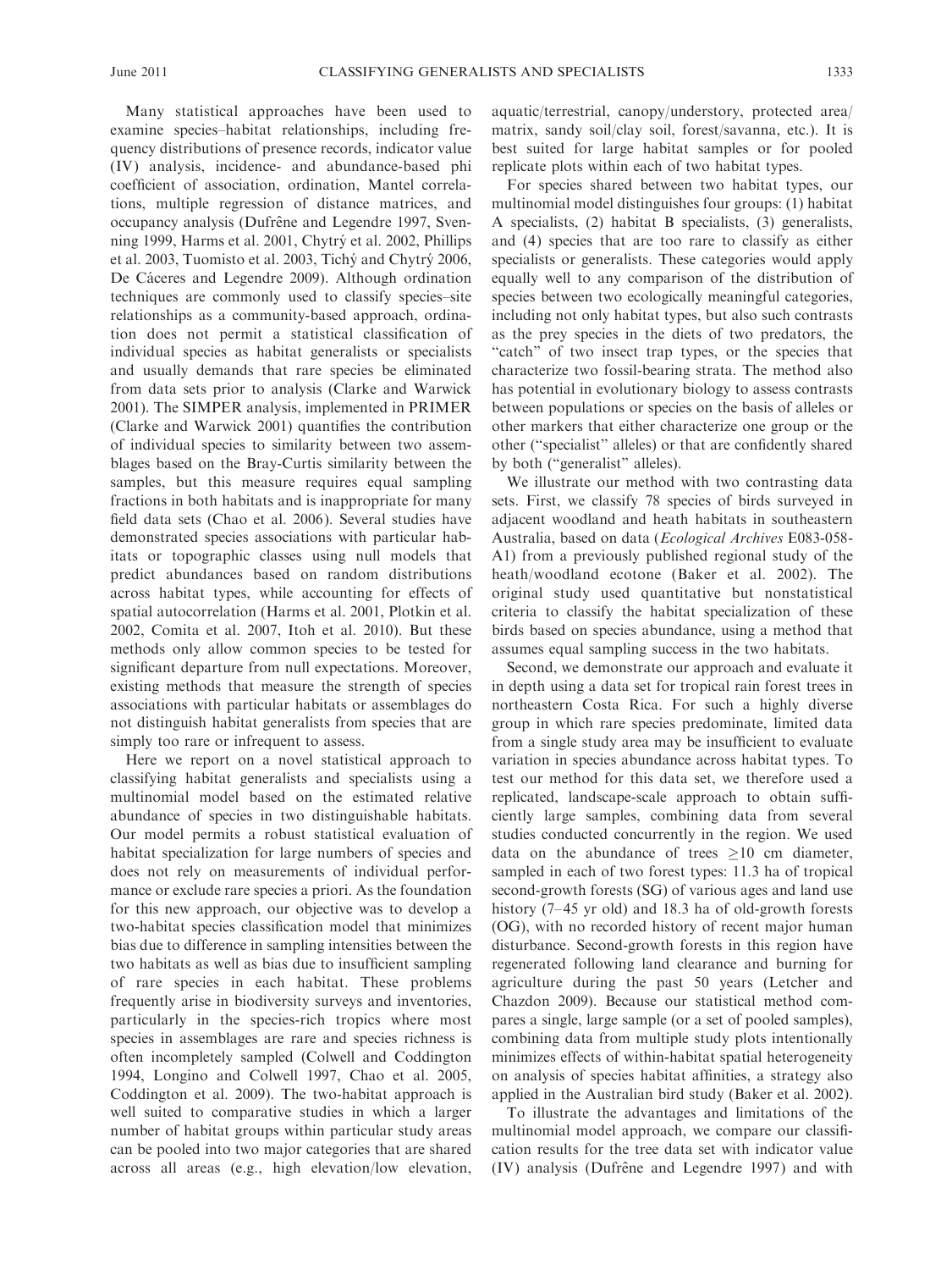equalized and nonequalized, abundance-based phi coefficients of association (De Cáceres and Legendre 2009). A species indicator value is based on the product of mean species relative abundance within replicated samples of a habitat type and relative frequency of occurrence within those replicated samples, whereas the phi coefficient measures the degree of association between species presence/absence (or abundance counts) and a binary habitat type (De Cáceres and Legendre 2009). We also evaluate the sensitivity of the multinomial model classification to sample size, by comparing species classification results for six rarefied subsamples composing 20%, 40%, 60%, 80%, 90%, and 95% of the trees in the full sample. Across these six sampling proportions, we compare the consistency of species classifications as well as the percentages of species in the four classification groups.

### **METHODS**

### Study areas and data sets

Baker et al. (2002) surveyed bird abundance eight times at three-month intervals in Budderoo National Park, Booderee National Park, and Nadgee Nature Reserve coastal regions of southeastern Australia. Surveys were conducted in 11 sets of paired woodland and heath plots  $(50 \times 400 \text{ m})$ , parallel to, but 100 m distant from the sharp, linear ecotone between *Eucalyptus*-dominated woodland and treeless heath/sedgeland. These distinct heath–woodland edges divided relatively large, homogeneous areas of vegetation extending more than 200 m on each side (Baker et al. 2002). Using abundance data (total number of detections), Baker et al. (2002) classified 18 species as woodland specialists, three species as heath specialists, and 10 species as habitat generalists; an additional 55 species were sampled, but were eliminated from analysis due to low number of detections. By their classification criterion, a specialist was any species with  $>75\%$  of detections in one of the two habitat types. No correction was made for unequal total detections, for all species pooled, in the two habitats. Although Baker et al. (2002) included data from ecotone (habitat transition) plots in their classification, our demonstration analysis is based only on the subset of their data from the pure woodland and pure heath plots.

The study landscape in the Sarapiquí region of northeastern Costa Rica covered an area of  $\sim$  48 km<sup>2</sup>, of which  $\sim$ 48% was forested in 2001 (Sesnie et al. 2008). The landscape consists of old-growth and secondgrowth fragments in a complex matrix of cattle pastures and plantations of banana, palm heart, pineapple, and tree plantations. Several reserves are located within the study area, including La Selva Biological Station and adjacent areas of Braulio Carrillo National Park, Selva Verde Lodge, Tirimbina Research Center, Finca La Martita, and Finca El Bejuco Reserve (see map in Appendix A). Reserves comprise  $\sim$ 28% of the area, and second-growth forests are common, mostly regenerating on abandoned pastures (Guariguata et al. 1997,

Chazdon et al. 2007, Schedlbauer and Kavanagh 2008, Letcher and Chazdon 2009).

We analyzed inventory data for trees  $\geq 10$  cm from 34 secondary forest sites  $(0.1-1)$  ha) scattered across the landscape and 11 plots in four distinct blocks of oldgrowth forest at elevations from 30 to 150 m above sea level. Appendix A provides detailed information on the inventory data sets. Our study areas are representative of second-growth and old-growth forests and encompass the range of edaphic and topographic variation observed within the area. For the purpose of the multinomial species classification evaluated here, all secondary forest sites were combined into a single, pooled sample and all old-growth sites were combined into a second pooled sample, together encompassing 13 689 trees (Appendix A: Table A1). These two ''full samples'' (as we will call them) combine the features of intensive and extensive sampling of vegetation, a robust assessment of regional assemblage composition for the analysis of tree species affinities in second- and old-growth forest. For comparison with methods that require replicated sampling (indicator value analysis and the abundance-based phi coefficients of association) we used individual data sets as replicates. Our complete data set and species list is found in Appendix B.

### Multinomial model formulation

For clarity, the model will be presented in terms of the old-growth (OG) and second-growth (SG) forest habitats studied in the Costa Rican tree data set, but the model applies equally to the Australian bird data set or any other two-habitat comparison for which appropriate data are available. Suppose that there are S species in the combined area OG and SG forests and these S species are indexed by  $1, 2, \ldots, S$ . Denote the true (unknown) relative abundances for the OG forest as  $(p_1,$  $p_2, \ldots, p_s$ , where  $\Sigma_{i=1}^S p_i = 1$ , and the true (unknown) relative abundances for the SG forest as  $(\pi_1, \pi_2, \ldots, \pi_S)$ , where  $\sum_{i=1}^{S} \pi_i = 1$ . In the sample data, let the number of stems (individuals) of the ith species in the OG forest be denoted by  $X_i$  and the corresponding number of stems of this species in the SG forest be denoted by  $Y_i$ . Thus our data include two sets of absolute abundances:  $(X_1, X_2,$  $\ldots$ ,  $X_S$ ) for the OG forest and  $(Y_1, Y_2, \ldots, Y_S)$  for the SG forest. Assume the sample size in OG forest is  $n$  and the sample size in SG forest is *m*, i.e.,  $\Sigma_{i=1}^{S} X_i = n$  and  $\Sigma_{i=1}^{S}$   $Y_i = m$ . Our statistical model is a multinomial model for each of the two sets of absolute abundances  $(X_1, X_2, \ldots, X_n)$  $\ldots$ ,  $X_S$ ) and  $(Y_1, Y_2, \ldots, Y_S)$ .

Observed values of relative abundance in most studies, especially for diverse tropical biotas, are often based on incomplete samples. Our model allows that some species may be present in one or both forest habitats, even if they were not detected in one or both pooled samples. We assume that observed relative abundance in the samples reflects the true relative abundances (i.e., the data are representative of the assemblage from which they were recorded) but is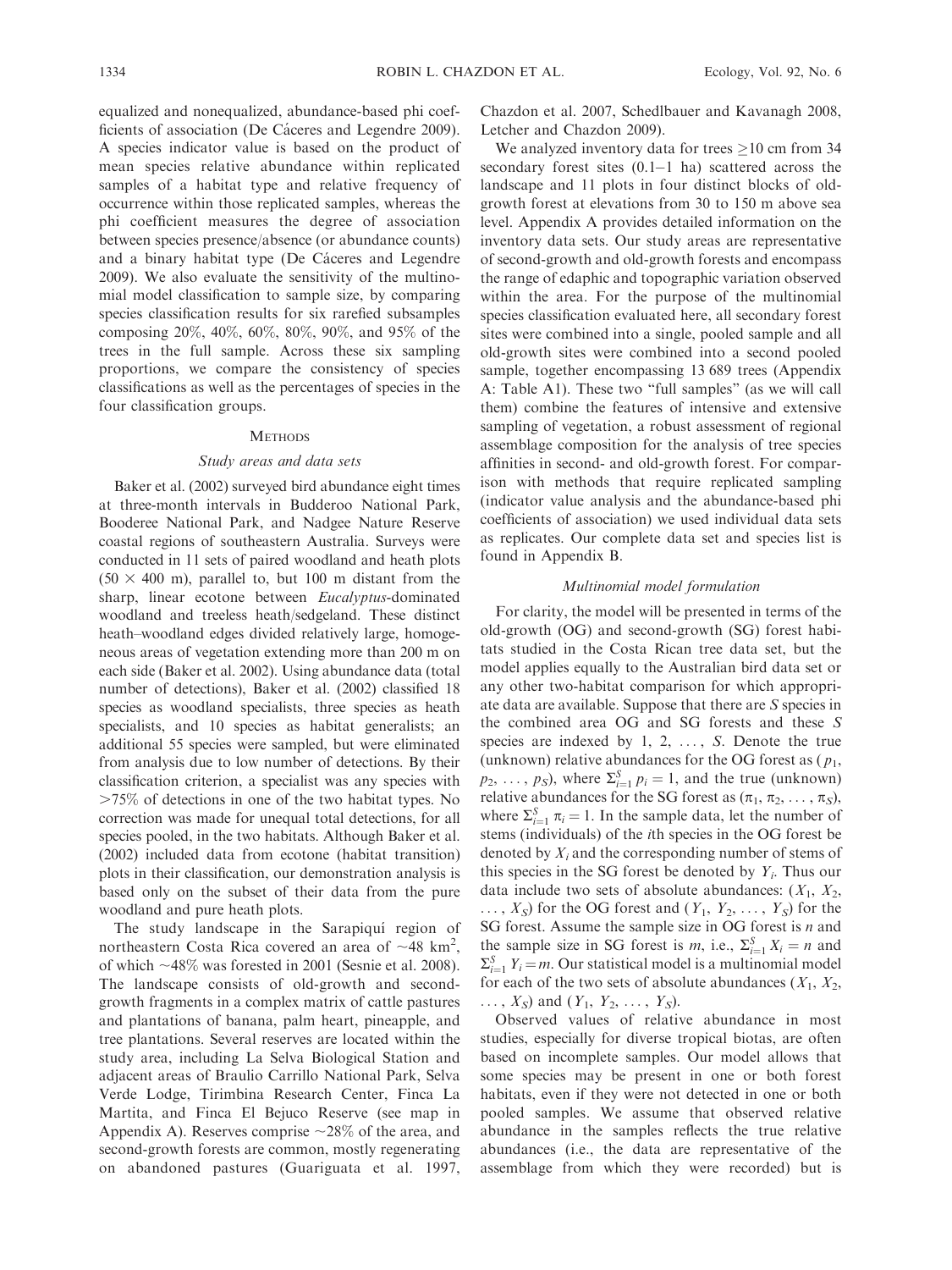subject to random sampling error. Based on sample data, we first obtain an adequate estimator for the true relative species abundances  $p_i$  and  $\pi_i$ .

For species i, let  $a_i = X_i/n$  be the sample relative abundance of this species in the OG forest and  $b_i = Y_i/m$ be the corresponding sample relative abundance in the SG forest. A traditional approach is to use the sample relative abundance as an estimate of true relative abundance. However, the sample relative abundance works correctly for individual species only if all species present have been observed in the sample. This approach implies that any undetected species has zero relative abundance, which is not a reasonable conclusion in highly diverse assemblages with many rare species. The sample frequency underestimates the probability of observing an individual of any undetected species, while simultaneously overestimating the probabilities for the observed species, such that, overall, the expectation of the sample frequency is an unbiased estimator. Because the level of overestimation for each detected species scales inversely with abundance, however, estimates for rare, detected species are more severely biased than estimates for common, detected species (Appendix C).

A simple modification to correct for this bias for rare, detected species is based on the concept of sample coverage, attributed to Alan Turing by Good (1953, 2000). The sample coverage for a sample is defined as the proportion of the true total abundances (including undetected species) represented by the pooled abundances of the species detected by the sample. A wellknown estimator (first proposed by Turing; see Good 1953) for the sample coverage is one minus the proportion of singletons in the sample (Appendix C), where a singleton is a species represented by exactly one individual in the sample. Turing's theory implies that a proper estimate for  $p_i$  is  $\tilde{p}_i = C_1(X_i/n) = C_1 a_i$ , where  $C_1 =$  $1 - f_1/n$  denotes the sample coverage for OG data and  $f_1$ denotes the number of singletons in the OG data. Similarly, a proper estimate for  $\pi_i$  is  $\tilde{\pi}_i = C_2(Y_i/m) =$  $C_2b_i$ , where  $C_2 = 1 - g_1/m$  denotes the sample coverage for SG data and  $g_1$  denotes the number of singletons in the SG data (Ashbridge and Goudie 2000, Chao and Shen 2003). Under this modification, the fraction of the total abundances of the undetected species in OG data and in SG data is, respectively,  $1 - C_1$  and  $1 - C_2$ , rather than 0 as in the traditional approach.

For common species, the sample relative abundances  $X_i/n$  and  $Y_i/n$  based on observed frequencies accurately reflect the true relative abundances, and statistical adjustment is not needed (Appendix C). Thus, in practice, we adopt a mixed approach, applying the sample coverage correction to rare species  $(X_i \text{ or } Y_i < 10)$ individuals), while using sample relative abundances for common species ( $X_i$  or  $Y_i \geq 10$  individuals) (Appendix C).

### Species classification algorithm

After we obtain the estimated relative abundances  $\tilde{p}_i$ and  $\tilde{\pi}_i$  in each type of forest (Appendix D), we compute the ratio  $\tilde{p}_i/(\tilde{p}_i + \tilde{\pi}_i)$  for each species i as an estimate of the unknown parametric ratio  $p_i/(p_i + \pi_i)$  and compare this estimate to a specialization threshold value. (We could just as well compute its one-complement as an estimate of  $\pi_i/(p_i + \pi_i)$ .) Observed species can be either shared by OG and SG samples or unshared (present in one sample but not the other). In our example, shared species can be classified into four possible groups: OG specialist, SG specialist, generalist, or too rare to classify.

#### Classification of shared species

If a shared species is an OG specialist, then we would expect that  $p_i$  is sufficiently higher than  $\pi_i$ , or equivalently, the ratio  $p_i/(p_i + \pi_i)$  is sufficiently higher than 1/2. But how high is sufficiently high? We consider two different specialization thresholds to bracket our analysis. A conservative threshold, based on the concept of "supermajority" rule, uses a cut-off point  $K = 2/3$ , i.e.,  $p_i/(p_i + \pi_i) > 2/3$  (equivalently,  $p_i > 2\pi_i$ ). Many decision-making bodies use a two-thirds majority to determine their actions, such as in the election of the Roman Catholic Pope or in parliamentary procedures of particular consequence. A liberal threshold uses a "simple majority" rule, with a cut-off point  $K = 1/2$ , i.e.,  $p_i/(p_i + \pi_i) > 1/2$  (equivalently,  $p_i > \pi_i$ ).

Our procedure then performs one-sided statistical tests to classify species at a specified significance level, P. Both  $K$  and  $P$  are inputs to the multinomial model. Suppose that  $\tilde{p}_i > 2\tilde{\pi}_i$ , suggesting that species i is an OG specialist; we need to assess this classification statistically. Using the supermajority rule  $K = 2/3$  to determine whether a species *i* belongs to the category OG specialist, we carry out a statistical test (test 1; see Appendix D) at a specified significance level  $P$  to assess:

$$
H_0: p_i \le 2\pi_i \text{ vs. } H_1: p_i > 2\pi_i. \tag{1}
$$

The choice of P depends on the user's objective. If the goal is to classify particular focal species, P could be 0.05 (or some other specified level). In contrast, if the objective is assemblage-wide classification, multiple comparisons are required and thus a much smaller P should be used, in order to yield a corresponding overall (experiment-wise) P. If test 1 is significant, then the species will be classified as an OG specialist. If the test is not significant, then the species will be classified as a generalist or as too rare to classify. Likewise, for a species for which  $\tilde{\pi}_i > 2\tilde{p}_i$ , to determine whether a species i belongs to the category SG specialist, we test:

$$
H_0: \pi_i \le 2p_i \text{ vs. } H_1: \pi_i > 2p_i. \tag{2}
$$

If the test is significant, then the species will be classified as an SG specialist. If test 2 is not significant, then the species will be classified as a generalist or as too rare to classify.

Based on the previous idea for classifying a species as an OG or SG specialist, for any fixed value of Y (the raw count of individuals of some particular species in SG) we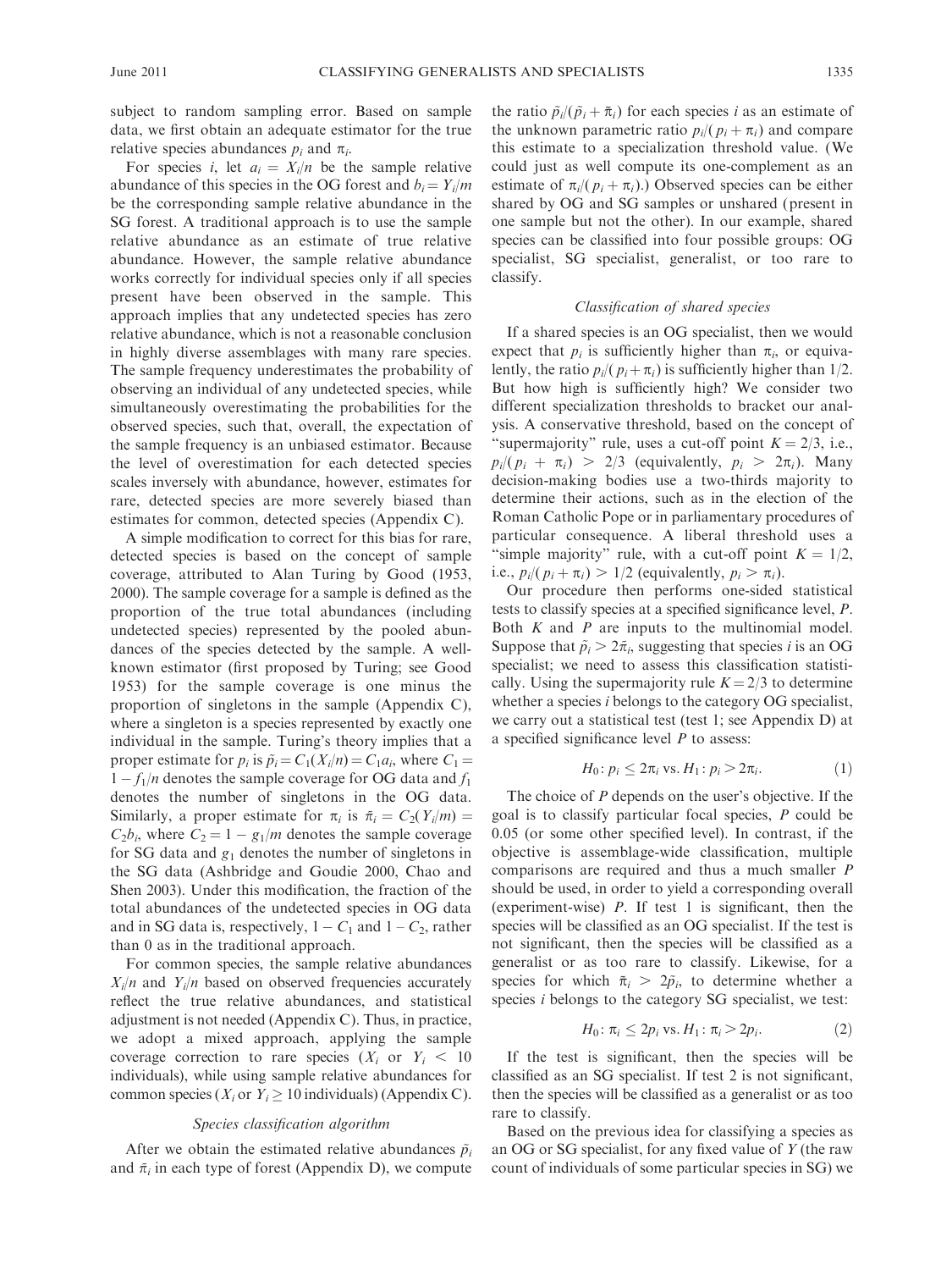

Old-growth forest (abundance  $+1$ )

FIG. 1. Classification results for species in the full sample for the rain forest tree data set, using the super-majority specialization threshold ( $K = 2/3$ ,  $P = 0.005$ ), with adjustment for multiple comparisons. Key to abbreviations: SG, second growth; OG, old growth. Trees  $\geq 10$  cm diameter at breast height were sampled in 11.3 ha of second-growth and 18.3 ha of old-growth forests within a 48-km<sup>2</sup> area of northeastern Costa Rica.

can determine for given sample sizes the minimum value of  $X$  (the raw count of individuals of the same species in OG) such that the test  $H_0: p_i \leq 2\pi_i$  vs.  $H_1: p_i > 2\pi_i$  is significant at a particular value of  $K$  and  $P$ , assuming this species is indexed by  $i$  in the data list. For example, for the full sample in the tree data set (Fig. 1), if  $Y = 1$ , we require that  $X \geq 13$  to assure that  $p_i > 2\pi_i$  is significant so that  $(X, 1)$  is declared an OG specialist (at  $P = 0.005$  and  $K = 2/3$ . This special minimum value of X for  $Y = 1$  is called  $X_{\text{min}}$ . For these data,  $X_{\text{min}} = 13$ . If  $Y =$ 2, we require that  $X \geq 18$  to assure that  $p_i > 2\pi_i$  is significant so that  $(X, 2)$  is classified as an OG specialist. If  $Y = 3$ , we require that  $X \ge 22$  to assure that  $p_i > 2\pi_i$  is significant so that  $(X, 3)$  indicates an OG specialist. Continuing this process, for any value of  $Y$ , we can determine such a minimum value of  $X$ . Thus connecting the points  $(13, 1), (18, 2), (22, 3), \ldots$ , we have a boundary line between generalists and OG specialists (the dot-dashed line in Fig. 1).

In the same way, for any fixed value of  $X$ , we can determine for the full sample the minimum value of Y such that the test  $H_0$ :  $\pi_i \leq 2p_i$  vs.  $H_1$ :  $\pi_i > 2p_i$  is significant. For example, for the full sample in the tree data set, for  $X = 1$ , we require that  $Y \ge 11$  to assure that  $\pi_i$  > 2p<sub>i</sub> is significant so that (1, Y) is classified as an SG specialist. This special minimum value Y for  $X = 1$  is called  $Y_{\text{min}}$ . For these data,  $Y_{\text{min}} = 11$ . For  $X = 2$ , we require that  $Y \ge 14$  to assure that  $\pi_i > 2p_i$  is significant (at  $P = 0.005$ ) so that (2, Y) is declared to be an SG specialist. For  $X = 3$ , we require that  $Y \geq 17$  to assure that  $\pi_i > 2p_i$  is significant so that (3, Y) belongs to an SG specialist. The line connecting points (1, 11), (2, 14), (3, 17) ... represents the boundary between generalists and SG specialists (the dashed line in Fig. 1).

The tests used for determining the two boundary lines (Fig. 1) are the tests we need for our classification scheme. Based on our experience, 10–20 points are sufficient to plot each line. Thus a total of 20–40 tests are used in our approach (even if there are hundreds of species). Thus, for an overall (experiment-wise)  $P = 0.05$ , the significance level for each individual test should be controlled to be in the range of  $0.05/20 = 0.0025$  and  $0.05/40 = 0.00125$ . For an overall  $P = 0.10$ , the individual level  $P$  should be controlled to be in the range of  $0.10/20 = 0.005$  to  $0.10/40 = 0.0025$ . We recommend using  $P = 0.005$  or 0.001 for experiment-wise hypotheses.

### Classifying unshared species

Unshared species ( $X = 0$  and  $Y > 0$ , or  $Y = 0$  and  $X > 0$ 0) can be classified as OG specialist, SG specialist, or too rare to classify. In either case ( $X = 0$  or  $Y = 0$ ), we follow the rules for  $Y=1$  and  $X=1$  to do the classification. This approach can be statistically justified because, if the frequency  $(X, 1)$  is significant for detecting  $p_i > 2\pi_i$ , then the frequency  $(X, 0)$  must be at least as significant. That is, the threshold on the X-axis for significantly OG specialist species is  $X_{\text{min}}$ . Any unshared OG species with fewer than  $X_{\text{min}}$  individuals is too rare to classify as OG specialist (or for that matter, as a generalist), whereas an unshared OG species with abundance  $X \geq X_{\min}$  is declared an OG specialist, on the basis of these samples (Fig. 1). Likewise, the threshold on the Y-axis for significant SG specialist species is  $Y_{\text{min}}$ . Any unshared SG species fewer than  $Y_{\text{min}}$  individuals is too rare to classify as an SG specialist (or as a generalist), whereas an unshared SG species with abundance  $Y \geq Y_{\min}$  is declared an SG specialist, on the basis of these samples.

# Identifying shared species that are too rare to classify

Both unshared species and shared species ( $X > 0$ ,  $Y >$ 0) can be too rare to classify with confidence. Species are too rare to classify if  $X$  and  $Y$  are both relatively small or if a linear combination of  $X$  and  $Y$  is relatively small. We adopt the latter linear bound as a separation between "generalist" and "too rare." To identify these species, which lie near the origin of the  $(X, Y)$  plane, we draw a line segment connecting  $(X_{\min}, 0)$  to  $(X_{\min}, 1)$ , another connecting  $(0, Y_{\text{min}})$  to  $(1, Y_{\text{min}})$ , and a third connecting  $(X_{\min}, 1)$  to  $(1, Y_{\min})$  (the solid line in Fig. 1). This separation line can be justified as the line farthest from the origin such that all species with  $(X, Y)$  values lying between the origin and this boundary line are not significant for both test 1 and for test 2; in contrast, beyond this line, there exist  $(X, Y)$  values that are significant for test 1 or test 2. For the full samples in the tree data set (Fig. 1), we have  $X_{\text{min}} = 13$  and  $Y_{\text{min}} = 11$ , so the four points defining the boundary are (13, 0),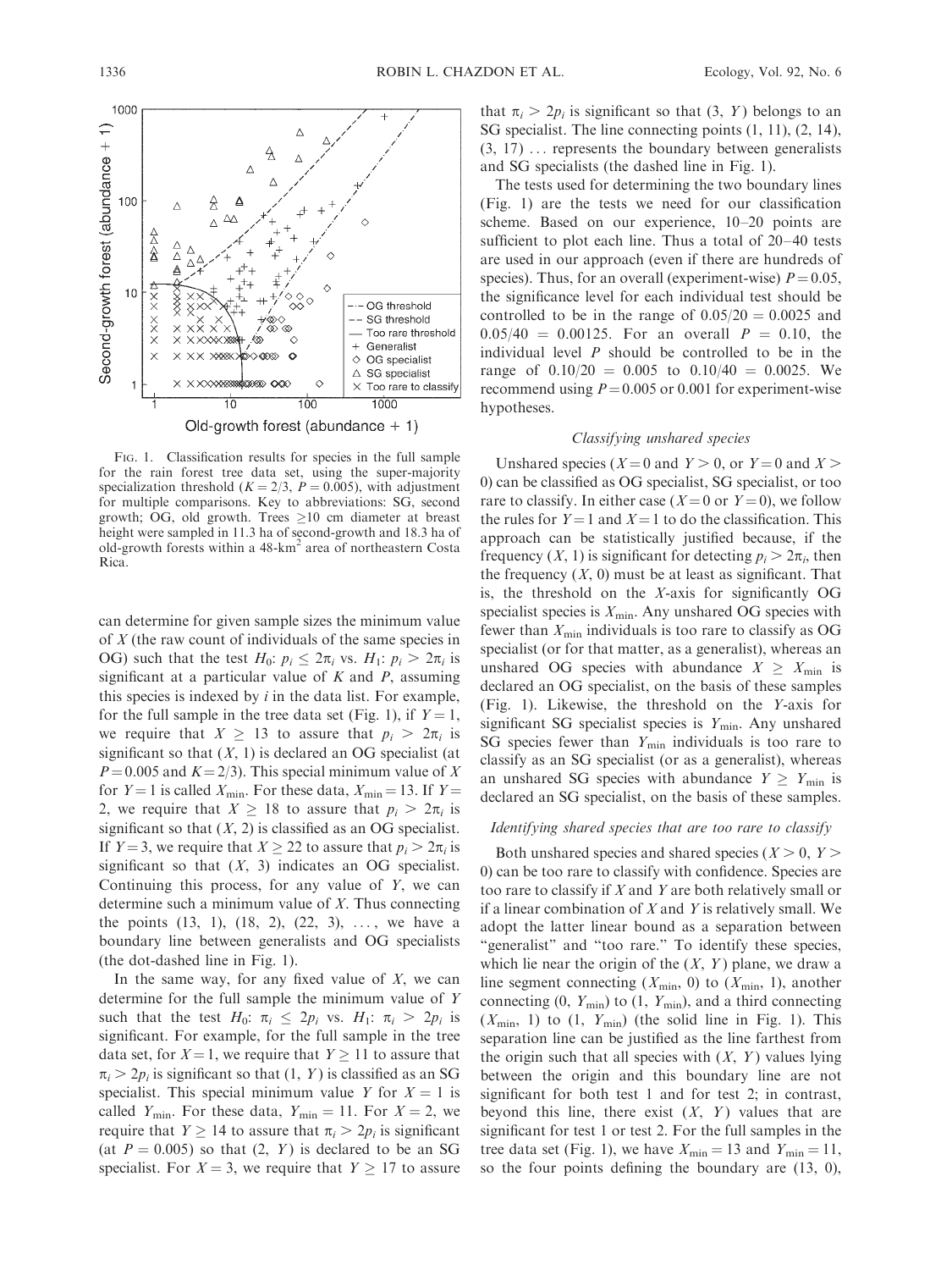$(13, 1), (0, 11),$  and  $(1, 11)$ . In the  $(X, Y)$  plane, this boundary line includes three straight line segments. However, in the  $(\log X, \log Y)$  plane in Fig. 1, the line connecting  $(X_{\text{min}}, 1)$  and  $(1, Y_{\text{min}})$  becomes a curve.

# Evaluating the multinomial classification results for the tree data set

Using the procedures described above, we initially classified each of the 359 species in the full samples into one of the four classes: (1) successional generalists, (2) SG specialists, (3) OG specialists, and (4) too rare to classify (Fig. 1). We ran the multinomial model using  $K$  $\mu = 2/3$  and  $K = 1/2$  to bracket conservative and liberal classification rules, setting  $P = 0.05$  and 0.005 to demonstrate both the individual species and experiment-wise approaches. The classification was based on an iterative program (CLAM) that implements all classification procedures (see Appendix G).

For the tree data set, we compared multinomial classifications to four other approaches: (1) a nonstatistical approach based on species frequency of occurrence (presence/absence) in two forest types; (2) indicator value (IV) analysis (Dufrêne and Legendre 1997) based on species frequency of occurrence in replicated samples; (3) nonequalized abundance-based phi coefficient index (i.e., the point-biserial correlation coefficient  $r_{\rm pb}$  in De Cáceres and Legendre 2009); and (4) group equalized abundance-based phi coefficient index (i.e., the pointbiserial correlation coefficient  $r_{\rm pb}^{\rm g}$  in De Cáceres and Legendre 2009). Significance was based on randomization tests. De Cáceres and Legendre (2009) considered two types of data (presence/absence and abundancebased) and two indices (phi coefficient index and indicator index), yielding four approaches, for each of which they also considered an ''equalized'' and a "nonequalized" version: a total of eight measures. We wrote R codes to perform classifications and permutation tests for indicator value analysis for these eight measures, based on a significance level of  $P = 0.05$  for each species, using six sites for OG and eight sites for SG (Letcher's SG sites are pooled as a single site; Appendix A). The results do not differ much among these eight measures, so we present results for only two here: the abundance-based, nonequalized and the group equalized phi coefficient indices, which are the two measures particularly highlighted by De Cáceres and Legendre (2009). None of these other methods identifies generalists, so we could not compare this aspect of our classification method.

To assess the sensitivity of the multinomial classification model to sample size, we repeated the classification analyses on each of six rarefied subsamples for the forest data set, composed of 20%, 40%, 60%, 80%, 90%, and 95% of stems in the full samples in each forest type. Random subsamples were drawn without replacement from the full sample, performing 1000 runs for each rarefaction level, maintaining the proportion of stems in OG (0.567) and SG (0.433) found in the full sample. We examined the consistency of the multinomial classification model across different sampling fractions by quantifying the average percentage of 1000 trials in which the classification results remained perfectly consistent with classification results based on the full samples. We also compared the percentage of species in each of the four classes for each rarefaction level to the corresponding percentage within the full samples. Because even the full samples contain a large percentage of singletons (19.4% of species in OG and 30.7% of species in SG), all of which were expected to fall into the ''too rare to classify'' category, we expected that as the sampling fraction is reduced, the proportion of species in this category would increase and the proportions in the generalist and specialist categories would decrease.

### **RESULTS**

### Bird species classification based on the multinomial model

A total of 2482 birds (69 species) were observed in woodland plots and 1295 birds (40 species) were observed in heath plots (Baker et al. 2002); 31 of 78 (39.7%) species were shared between the two habitat types. We used a super-majority specialization threshold  $(K = 2/3)$  and evaluated classifications at  $P = 0.05$ (appropriate for classification of individual species) and  $P = 0.005$  (suitable for assessing overall pattern). Thirty-three species  $(42.3\%)$  were too rare to classify using  $P = 0.05$ , whereas 36 species (46.2%) were too rare to classify using  $P = 0.005$ , a difference of only three species (Appendix E). Among the 47 bird species that Baker et al. (2002) excluded due to a low number of detections, our method classified six as woodland specialists, five as heath specialists, and three as generalists ( $P = 0.05$ ; Appendix E), even though we used a subset of their data that excluded samples within the ecotone itself. Using  $P = 0.005$ , five of the excluded species were classified as woodland specialists and four as heath specialists, a difference of only one species in each category.

Our results were highly concordant with the nonstatistical classification by Baker et al. (2002). The three heath specialists identified by Baker et al. (2002) were consistently classified as heath specialists using both P levels (Appendix E). Among the 18 woodland specialists identified by Baker et al. (2002), we classified 15 as woodland specialists and three as generalists ( $P = 0.05$ ). Among the 10 habitat generalists, seven were classified as generalists and three as heath specialists ( $P = 0.05$  and  $P = 0.005$ ; Appendix E). Compared to the 21 habitat specialists identified by Baker et al. (2002), our model classified 32 and 28 as specialists for  $P = 0.05$  and 0.005, respectively. Most of these additional specialists emerged from the pool of species excluded by Baker et al. (2002) as too rare to classify (Appendix E).

The percentage of species with only one or two individuals (singletons and doubletons) was 21.7 for woodland data and 25.0 for the heath data. For the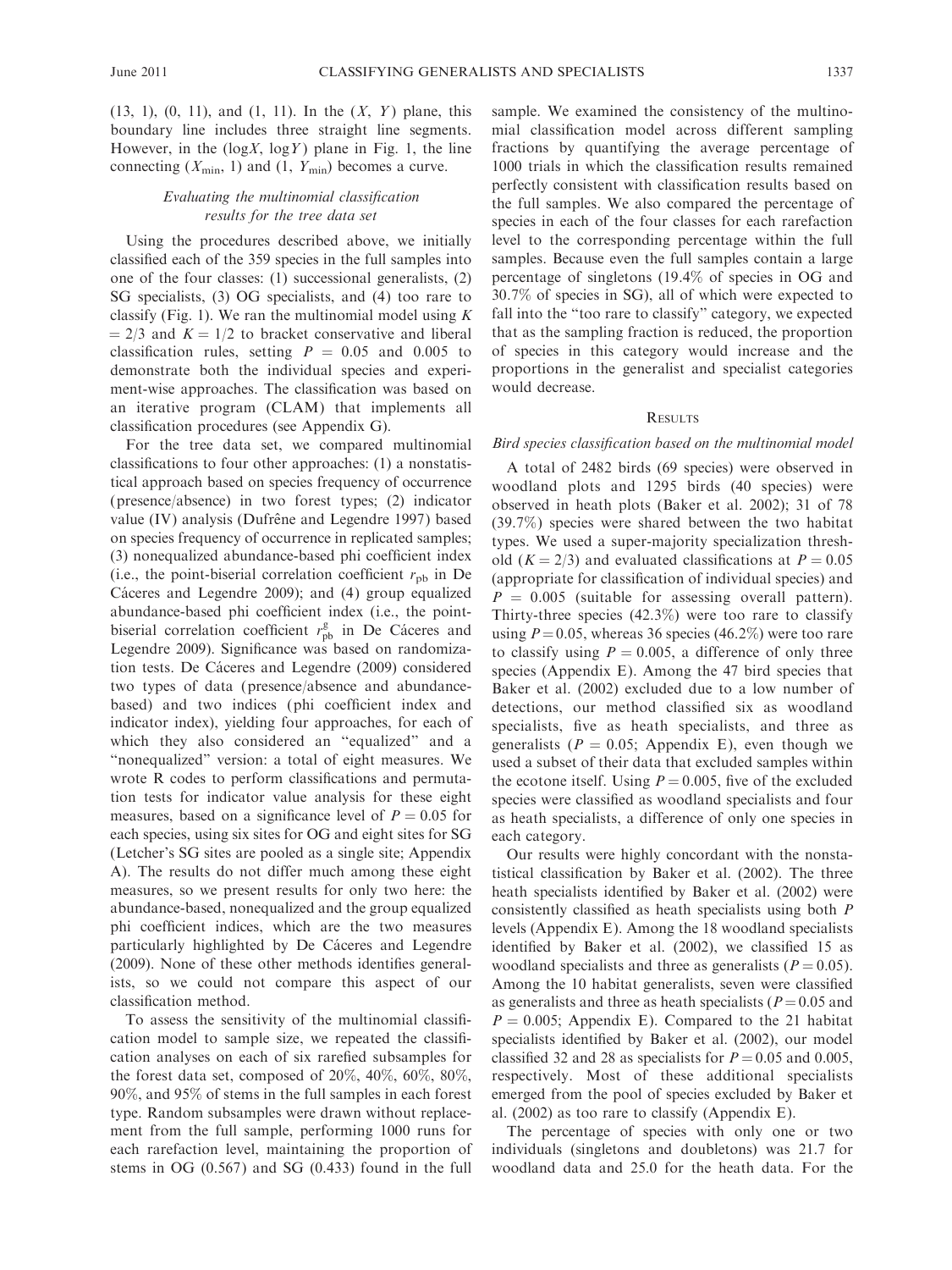

FIG. 2. Classification results for alternative specialization thresholds for 359 tree species in the full sample, based on the percentage of species that could be significantly classified ( $P = 0.005$ ). Results are shown as black bars using the super-majority threshold ( $K = 2/3$ ) and as white bars using the simple-majority threshold ( $K = 1/2$ ).

estimation of relative abundance, 44.9% of the species in woodland data and 50.0% in heath data had fewer than 10 individuals and thus required the application of the Turing-Good estimator.

# Tree species classifications based on the multinomial model

The pooled data set for trees contained a total of 359 species; 299 species were observed in OG, whereas 238 species were observed in SG. Half of the species (49.6%) were shared by both forest types. Over one-third of the species were found only in OG (33.7%), whereas 16.7% of species were found only in SG. The percentage of species with only one or two individuals (singletons and doubletons) recorded in the full samples was higher for SG (47.1%) than for OG (27.1%). For the estimation of relative abundance, 71.8% of the species in SG and 61.5% in OG had fewer than 10 individuals and thus required the application of the Turing-Good estimator.

The species classification for  $K = 2/3$  (super-majority threshold) and  $P = 0.005$  (adjusted for experiment-wise tests) revealed that 231 species (64.4%) were too rare to classify. Among the 128 species sufficiently abundant to classify, OG specialists were the largest class (52 species, 40.6%), followed by successional generalists (47 species, 36.7%) and SG specialists (29 species, 22.7%; Fig. 2).

Setting, instead, a simple-majority threshold  $(K = 1/2)$ reduced the number of species too rare to classify from 231 to 205 (from 64.4% to 57.1%). Among the 154 species sufficiently abundant to classify, OG specialists were again the largest class (78 species, 50.6%), followed by generalists (38 species, 24.7%) and SG specialists (38 species, 24.7%; Fig. 2). Using the simple-majority threshold, abundant shared species tend to be classified as specialists, whereas these species are more likely to be classified as generalists using the higher threshold (Appendix F). Comparing the results for these alternative thresholds demonstrates a clear trade-off between increased sensitivity of the model to specialists and classification of a higher fraction of the total species present in samples.

# Indicator species and phi coefficient of association analyses

To compare our multinomial model with the IV analysis and phi coefficient methods on the same footing, we set  $P = 0.05$  for all methods, because nearly all IV and phi coefficient tests would be nonsignificant for our data for  $P = 0.005$  (Appendix F). The multinomial method was more sensitive in classifying species as OG or SG than either IV or abundance-based phi coefficient analyses (Fig. 3). Of the 72 OG specialists classified by the multinomial method ( $K = 2/3$ ), only 40 were significant by IV, 42 by nonequalized phi, and 41 by equalized phi. Likewise, of the 38 SG specialists classified by the multinomial method  $(K = 2/3)$ , only seven were significant by IV and 10 by either of the phicoefficient analyses.

Based on the IV analysis, 45 tree species were significant OG indicator species and seven were significant SG indicators (Appendix F). Among the 45 OG indicator species, our multinomial method classified 40 as OG specialists, two as generalists, and three as too rare to classify based on the conservative threshold  $(K =$ 2/3; Appendix F). All seven of the SG indicator species were classified as SG specialists by the multinomial method. The nonequalized and equalized abundancebased phi coefficient of association both pinpointed the same 10 SG indicator species. All of these species were classified as SG specialists using either specialization threshold  $(K)$  of the multinomial method (Appendix F). A total of 59 species were identified as OG indicator species based on equalized or nonequalized abundancebased phi correlations; 46 of these were OG indicator species in both phi-coefficient analyses (Appendix F). Of these 46 species, 40 were classified as OG specialists using the conservative threshold of the multinomial method  $(K = 2/3)$  and all 46 were classified as OG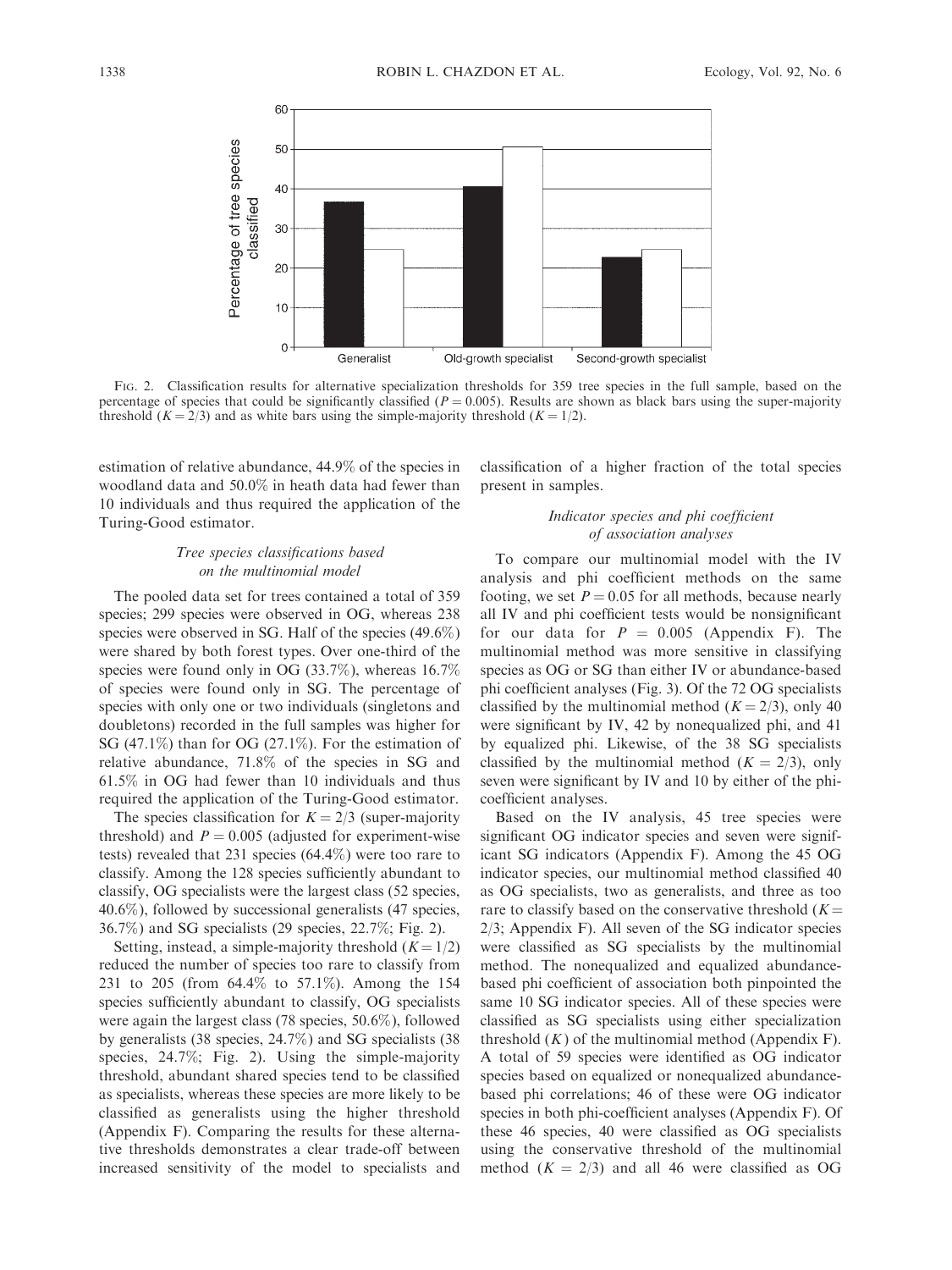

FIG. 3. Species classifications of 359 Costa Rican tree species based on the multinomial method using conservative  $(K = 2/3)$ and liberal  $(K = 1/2)$  specialization thresholds, indicator value (IV) analysis, nonequalized abundance-based phi coefficient, and equalized abundance-based phi coefficient.  $P = 0.05$  for all methods.

specialists using the liberal threshold  $(K = 1/2;$  Appendix F).

# Consistency of species classification in rarefied sampling fractions

Random sampling of fractional subsets from the full samples had little effect on species classifications for habitat specialists. For OG and SG specialists, the classification results for the rarefied subsamples were consistent with those based on the full sample, even for sampling fractions as small as 20% (Fig. 4). In the 20% rarefied sample (1554 stems from OG and 1184 stems from SG), on average, 98.7% of the species classified as SG specialists in the rarefied samples remained classified as SG specialists in the full samples and an average of 96.9% of the species classified as OG specialists in the rarefied samples remained classified as OG specialists in the full samples (Fig. 4). For species classified as generalists in the rarefied subsamples, the results are slightly less robust than for specialists, but species classifications remain highly consistent, especially for rarefied fractions of  $40\%$  or higher (Fig. 4). In the  $20\%$ rarefied fraction, 83.2% of the species classified as generalists in the rarefied samples maintained their classification as generalists (Fig. 4).

# Distribution of classification groups in rarefied sample fractions

Not surprisingly, a higher fraction of total species can be confidently classified as generalists or specialists in larger samples. As expected, the percentage of species too rare to classify increased as the equal-sampling fraction declined from 95% to 20%, while the percentage of species classified as generalists and specialists decreased (Fig. 5). At 20% of the full sample size, an average of 82.4% of species were too rare to classify, compared with only 64.4% in the full samples. The OG specialists formed the next largest class of species in all simulations, except in 20% and 40% rarified samples, where generalists surpassed the OG specialists. The OG specialists declined from 14.5% in full samples to only 4.6% in the 20% rarified samples (Fig. 5). The percentage of SG specialist declined from 8.1% in the full samples to only 5.4% in the 20% rarified samples. Equalizing the total abundance of stems sampled in OG and SG had no effect on the classification of specialists



FIG. 4. The mean percentage (out of 1000 trials) of tree species that maintained the same classification of specialists and generalists as in the full sample, for six discrete levels of rarefaction. Rarefied subsamples maintained the same proportion of total tree species abundances in old growth (OG) and second growth (SG) in northeastern Costa Rica. Key to symbols: crosses, generalists; circles, OG specialists; and triangles, SG specialists.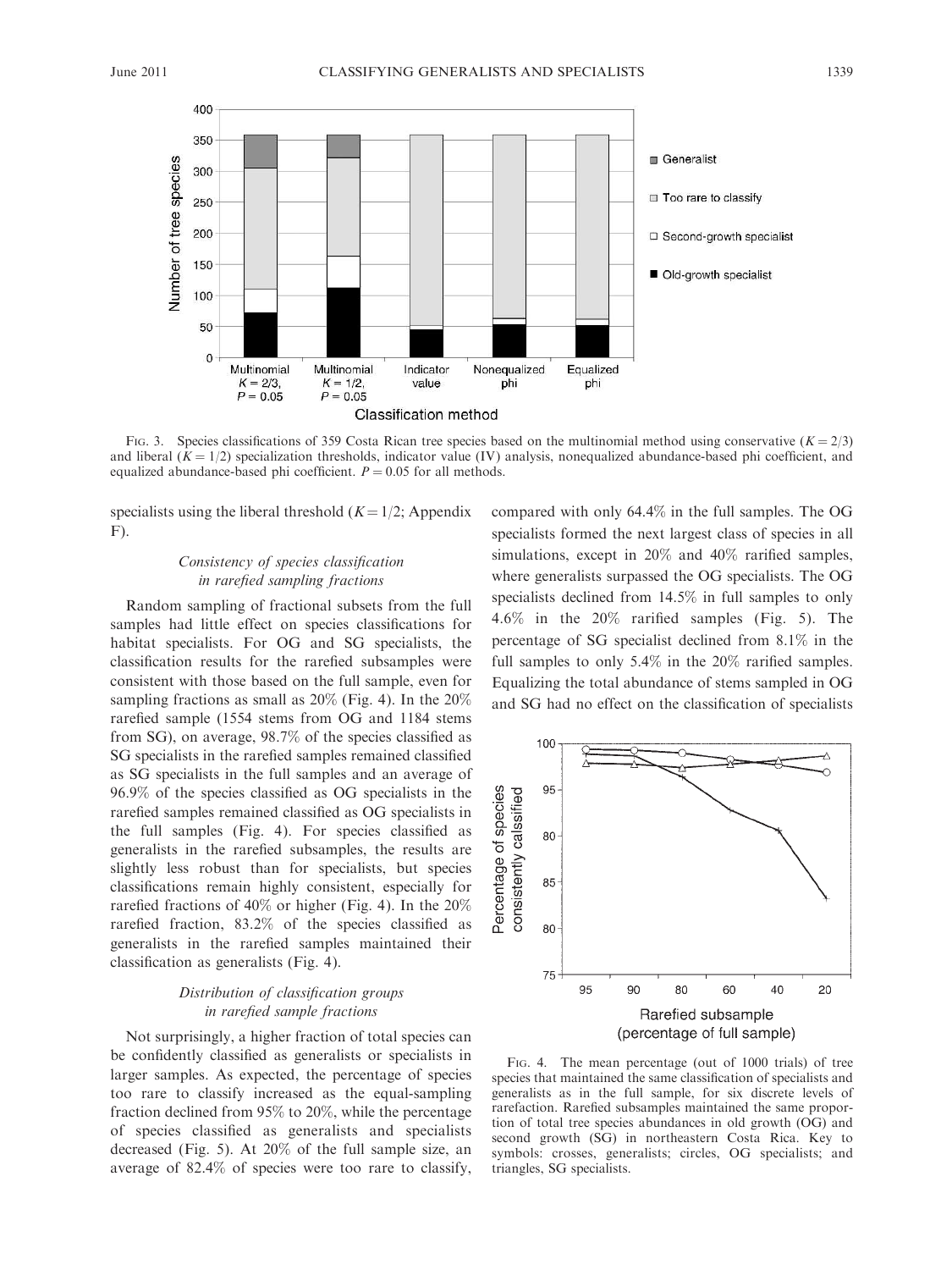

FIG. 5. The mean percentage of Costa Rican tree species (out of 1000 trials) in each of four classification groups for six discrete levels of rarefaction.

and generalists in the full sample or in any of the rarefied sample fractions (data not shown).

### **DISCUSSION**

As illustrated by two quite different data sets, our multinomial method permits the statistically robust classification of a substantial proportion of species, based on inventory data for entire assemblages collected in representative plots in two distinct habitats. This new approach has several advantages over the application of existing methods for the binary classification of habitat specificity. Applying our method to the bird data of Baker et al. (2002) increased the number of species classified as habitat specialists compared with the quantitative but nonstatistical methods used in the published study (Appendix E). Further, the original nonstatistical classifications were strongly concordant with the multinomial model classifications for species categorized by both approaches (Baker et al. 2002). For the tree data set, the multinomial model detected more habitat specialists than either indicator value analysis or abundance-based phi correlation analyses (Fig. 3, Appendix F).

These examples demonstrate four additional advantages of the multinomial classification method using combined samples from habitat types within a region. First, species that are generalists can be classified and distinguished from species that are too rare to classify. Second, by combining a representative set of samples, the analysis avoids the complicating effects of withinhabitat heterogeneity (beta diversity) on species classifications. If a species is missing or rare in one OG site but abundant in others, it can still be classified as an OG specialist. This pooling effect may well be why the method classified more habitat specialists than either

indicator value or abundance-based phi correlation methods. Thus, the method is less sensitive to the spatial distribution of species across sites, which often may reflect dispersal limitation or local historical effects, rather than true habitat specificity. Third, all species are analyzed, regardless of their abundance, and the model itself identifies those species that are too rare to classify. In our tree data set, all of the 101 tree species that were found in only one of the replicate study areas (Appendix A) were too rare to classify at  $P = 0.005$  (Appendix A). Thus, to our knowledge, our method did not inappropriately classify any local site specialists as habitat specialists. Fourth, ours is the only statistically rigorous method for the binary classification of the habitat specificity that does not require replicated samples for each habitat.

The model permits flexibility in applying liberal or conservative specialization thresholds and significance levels. Our analysis illustrates the expected trade-off between ''oversensitivity'' of the model to specialists and classifying a higher fraction of the total species present in samples. Using the simple-majority threshold results in classification of fewer generalists and more specialists. This effect becomes more pronounced with small sample size. To compensate for this effect, we suggest using a super-majority rule (2/3 or perhaps an even stricter criterion) when using small samples. Two different classification rules can also be used to ''bracket'' species classification results, or for a particular species, the specialization threshold at which the species shifts from being classified as a specialist to being a generalist could be found as the threshold proportion for the test is increased.

Our simulations using rarefied fractions of the full samples confirmed that the classification of specialists and generalists based on small sampling fractions is highly consistent with classifications based on the full samples for our data (Fig. 4). As expected, when smaller and smaller random samples are drawn from the full samples for OG and SG, an increasing number of species become too rare to classify, and (for the tree data) this effect is most pronounced for OG specialists and generalists (Fig. 5). This effect of ''undersampling'' will always be stronger when the full sample has few dominant species and many relatively rare species, as is clearly the case with tropical forest tree communities (Ashton et al. 1990, Pitman et al. 1999).

Classification methods based on species abundance data assume that abundance is a proxy measure for species adaptedness or fitness within the particular habitats examined. But species abundance can be limited locally in a suitable habitat due to dispersal limitation and therefore does not always reflect the suitability of a particular habitat for a species. Although relatively less important for the bird example, dispersal limitation is particularly common for large-seeded, animal-dispersed tree species in early successional habitats. Seedlings of many of the trees species classified here as OG specialists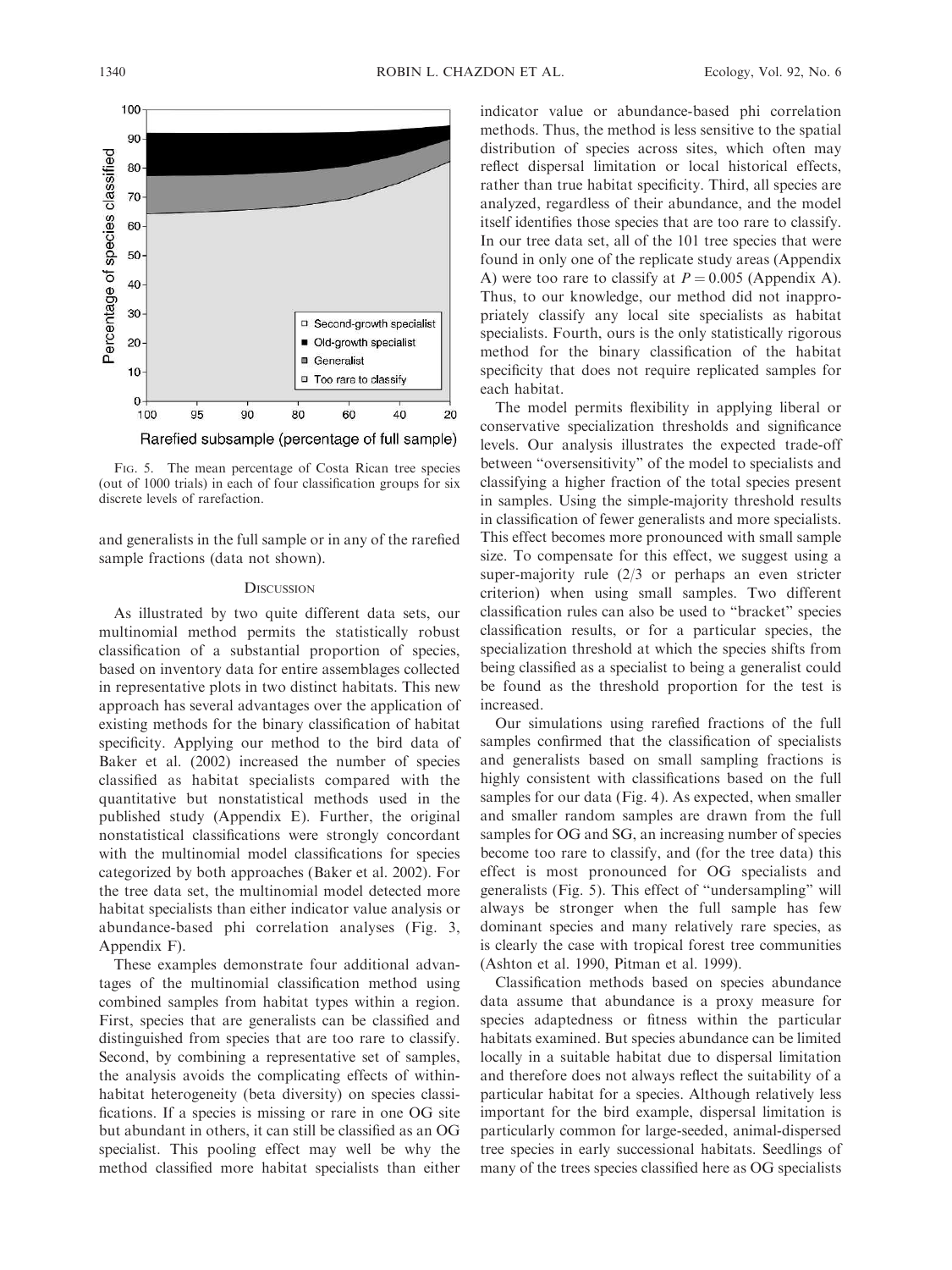are present in the understory of SG forests (Norden et al. 2009, Chazdon et al. 2010). Thus, tree species classification as OG specialists is attributed to the later colonization in SG rather than to the inability of these tree species to grow and survive in SG.

Our model does not explicitly account for spatial autocorrelation, but rather relies on study design to avoid the pitfalls of confounding habitat differences with unmeasured spatial variables. We emphasize the importance of sampling species abundance in welldispersed and representative study sites. Baker et al. (2002) strategically placed replicate plots over a wide area of southeast Australia. Tree data from SG and OG sites were interspersed across a broad landscape including a wide range of edaphic variation, thereby reducing the potential effect of unmeasured environmental variables, but the abundance of many tropical tree species is known to be patchy, even at the landscape scale (He et al. 1997, Clark et al. 1998, Condit et al. 2000, Plotkin et al. 2000). Spatial aggregation can lead to the appearance of specialization to a particular forest type or condition, but may arise from some other underlying effect, such as dispersal limitation, recruitment subsidies (Franklin and Rey 2007, Zuidema et al. 2010), or unique microhabitats. We would expect spatial autocorrelation to be a more serious problem classifying species within a restricted area (a 50-ha plot, for example; Condit et al. 2000) than from widely scattered sites across a landscape or region. We recommend testing for spatial autocorrelation of species abundance patterns across sampling plots prior to the application of the multinomial classification method. If significant spatial autocorrelation is found, species abundance data should be replaced with frequency data (presence or absence of species in spatially gridded subsamples), thereby removing strong effects of spatial clumping on the classification results.

Using our model as currently developed, specialization can be assessed for no more than two habitats. Characterizing the scope of a continuum by means of a dichotomy is a longstanding practice in ecology (consider, for example, r- vs. K-selected species, ''small'' vs. "large" and "near" vs. "far" islands in the theory of island biogeography, or temperate vs. tropical climates). Indeed, binary classifications in science in general are ubiquitous and often more useful than more complex conceptualizations. In statistics, two-sample models and tests are widely applied to contrasts of all kinds. Nevertheless, unlike IV analysis, the current model cannot be used to compare species' relative abundance patterns across a larger number of habitats. The model could be used to compare species distributions across more than two habitats by classifying species in different combinations of habitat pairs, but this approach still considers only two habitats within each classification and interpretation could quickly become unmanageable. We aim to develop an expanded model for more than two habitats in the future. Finally, in our model, as with any discrete classification model, biological variables are usually continuous and gradients of species characteristics and responses are not taken explicitly into account, although they could be part of the design.

Ultimately, classification methods are limited by the nature and extent of the underlying data. If sampling is sparse and incomplete, all but a few highly abundant species will be too rare to classify. As applied to successional forests, classification results will also be highly sensitive to the successional stage of forests sampled, as the tree species in old-growth forests are slow to colonize and recruit to 10-cm size classes in old fields and young second-growth forests (Letcher and Chazdon 2009, Chazdon et al. 2010).

Species rarity presents challenges for any model of classification. About 40% of the bird species and more than half of the tree species in the data sets we analyzed here proved too rare to classify (Figs. 1 and 5; Appendices E and F for details). For these species, it is not possible to determine habitat affinities with statistical confidence based on relative abundance data. But rare species are often those of greatest conservation concern (for example, the Eastern Bristlebird, Dasyornis brachypterus, in the Baker et al. [2002] study), and most tree species are rare in tropical forests. In upper Amazonian forests, for example, 88% of tree species occur at densities of less than 1 tree/ha (Pitman et al. 1999). Of the 231 species too rare to classify in the full samples, 54 occurred only in SG forest, 101 occurred only in OG forest, and 76 were shared. In these cases, incidence data (as opposed to relative abundance) may be the only criterion of habitat affinity, and determination of habitat specialization will require more detailed, species-level information.

# **CONCLUSIONS**

Classifying species into generalist and specialist groups is the first step toward examining the underlying biological and ecological factors leading to the differential distribution of species between habitats. Results of classification models have broad significance for testing ecological theory, for planning and communicating conservation or reintroduction programs, and for assessing effects of climate change and succession on species distributions. We have demonstrated that our multinomial model holds much promise for classifying species habitat affinities at a landscape scale. The utility and broad applicability of our new abundance-based model should be tested with a wider variety of data and taxa.

#### **ACKNOWLEDGMENTS**

Financial support was provided by the Andrew W. Mellon Foundation, the Research Foundation of the University of Connecticut, and NSF grants DEB-0424767 and DEB-0639393 to R. L. Chazdon, NSF grants DEB-0639979 and DBI 0851245 to R. K. Colwell, and NSF grant OISE-0537208 to R. L. Chazdon and J. P. Arroyo Mora. R. L. Chazdon and R. K. Colwell acknowledge the Danish National Research Foundation for support to the Center for Macroecology, Evolution and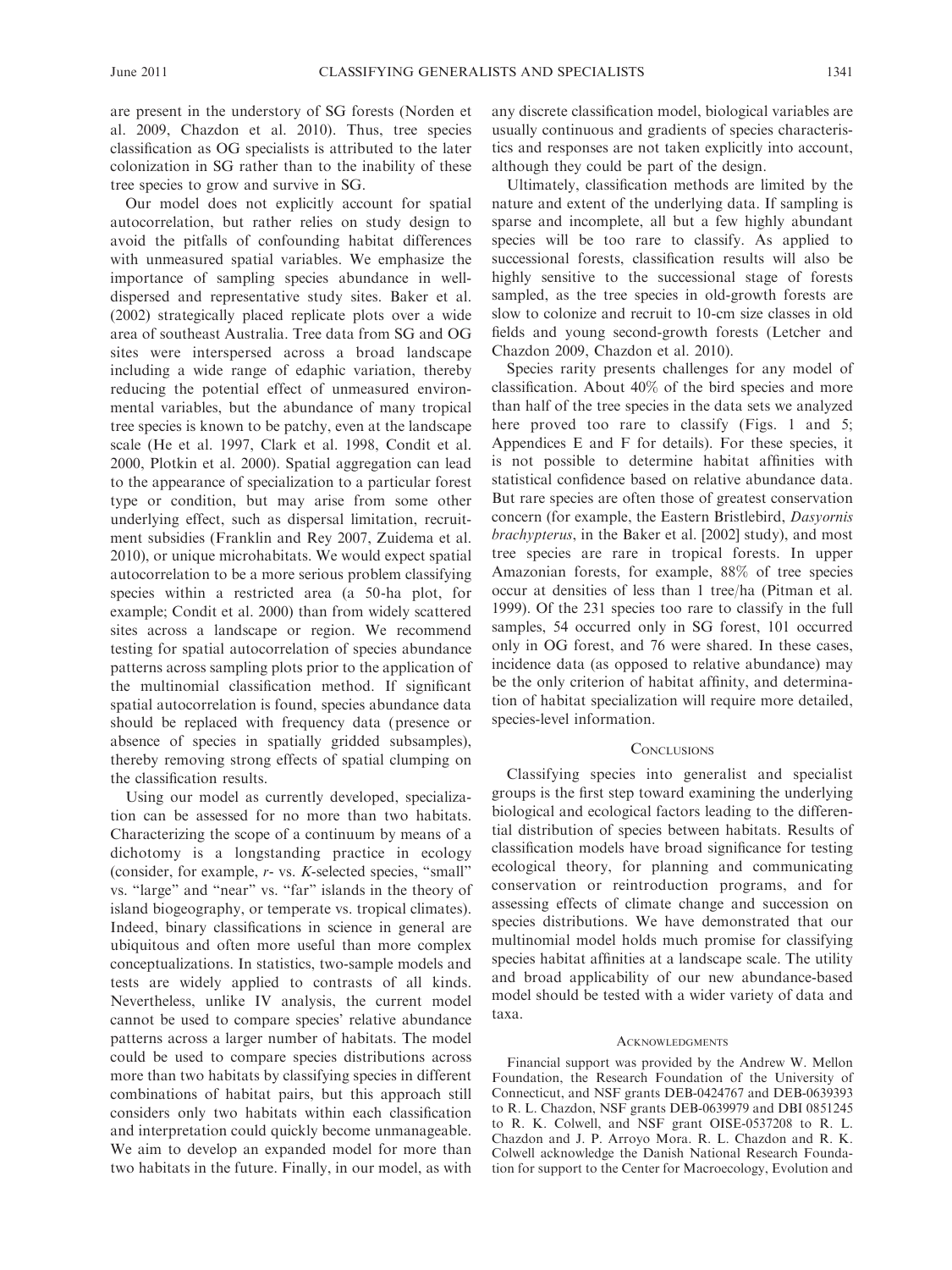Climate, University of Copenhagen. A. Chao and S.-Y. Lin were supported by the Taiwan National Science Council under Contract 97-2118-M007-003. S. Letcher was supported by an NSF predoctoral fellowship, an Outstanding Scholar Fellowship from University of Connecticut, Ronald Bamford Endowment, UCONN Center for Conservation and Biodiversity, and the **Organization for Tropical Studies.** D. B. Clark was supported by NSF/LTREB 0841872, and data from the TEAM project were supported by Conservation International through a grant from the Gordon and Bette Moore Foundation. B. Finegan was supported by the Leverhulme Trust (London), the U.K. Government's Overseas Development Administration (now Department for International Development), and the Swiss Development Cooperation. We thank Orlando Vargas, Nelson Zamora, José González, Vicente Herra, Marcos Molina, and Enrique Salicetti for assistance with plant identification. We thank Frans Bongers and reviewers of a previous version of the manuscript for their valuable comments.

#### LITERATURE CITED

- Abramsky, Z., M. Rosenzweig, B. Pinshow, J. Brown, B. Kotler, and W. Mitchell. 1990. Habitat selection: an experimental field test with two gerbil species. Ecology 71:2358–2369.
- Ashbridge, J., and I. B. J. Goudie. 2000. Coverage-adjusted estimators for mark–recapture in heterogeneous populations. Communications in Statistics: Simulation 29:1215–1237.
- Ashton, P. S. 1967. Climate versus soil in the classification of south-east Asian tropical lowland vegetation. Journal of Ecology 55:67–68.
- Ashton, P., L. Holm-Nielsen, I. Nielsen, and H. Balslev. 1990. Tropical forests: botanical dynamics, speciation and diversity. Academic Press, London, UK.
- Baker, J., K. French, and R. J. Whelan. 2002. The edge effect and ecotonal species: bird communities across a natural edge in southeastern Australia. Ecology 83:3048–3059.
- Baltzer, J. L., S. C. Thomas, R. Nilus, and D. F. R. P. Burslem. 2005. Edaphic specialization in tropical trees: physiological correlates and responses to reciprocal transplantation. Ecology 86:3063–3077.
- Chao, A., R. L. Chazdon, R. K. Colwell, and T.-J. Shen. 2005. A new statistical approach for assessing compositional similarity based on incidence and abundance data. Ecology Letters 8:148–159.
- Chao, A., R. L. Chazdon, R. K. Colwell, and T.-J. Shen. 2006. Abundance-based similarity indices and their estimation when there are unseen species in samples. Biometrics 62:361–371.
- Chao, A., and T.-J. Shen. 2003. Nonparametric estimation of Shannon's index of diversity when there are unseen species. Environmental and Ecological Statistics 10:429–443.
- Chazdon, R. L., B. Finegan, R. S. Capers, B. Salgado-Negret, and F. Casanoves. 2010. Composition and dynamics of functional groups of trees during tropical forest succession. Biotropica 42:31–40.
- Chazdon, R. L., S. G. Letcher, M. van Breugel, M. Martinez-Ramos, F. Bongers, and B. Finegan. 2007. Rates of change in tree communities of secondary Neotropical forests following major disturbances. Philosophical Transactions of the Royal Society B 362:273–289.
- Chytrý, M., L. Tichý, J. Holt, and Z. Botta-Dukát. 2002. Determination of diagnostic species with statistical fidelity measures. Journal of Vegetation Science 13:79–90.
- Clark, D. B., D. A. Clark, and J. M. Read. 1998. Edaphic variation and the mesoscale distribution of tree species in a neotropical rain forest. Journal of Ecology 86:101–112.
- Clark, D. B., M. W. Palmer, and D. A. Clark. 1999. Edaphic factors and the landscape-scale distributions of tropical rain forest trees. Ecology 80:2662–2675.
- Clarke, K. R., and R. M. Warwick. 2001. Change in marine communities: an approach to statistical analysis and inter-

pretation. Second edition. Primer-E, Plymouth Marine Laboratory, Plymouth, UK.

- Coddington, J., I. Agnarsson, J. Miller, M. Kuntner, and G. Hormiga. 2009. Undersampling bias: the null hypothesis for singleton species in tropical arthropod surveys. Journal of Animal Ecology 78:573–584.
- Colwell, R. K., and J. A. Coddington. 1994. Estimating terrestrial biodiversity through extrapolation. Philosophical Transactions of the Royal Society B 345:101–118.
- Comita, L. S., R. Condit, and S. P. Hubbell. 2007. Developmental changes in habitat associations of tropical trees. Journal of Ecology 95:482–492.
- Condit, R., P. Ashton, P. Baker, S. Bunyavejchewin, S. Gunatilleke, N. Gunatilleke, S. Hubbell, R. Foster, A. Itoh, and J. LaFrankie. 2000. Spatial patterns in the distribution of tropical tree species. Science 288:1414.
- De Cáceres, M. D., and P. Legendre. 2009. Associations between species and groups of sites: indices and statistical inference. Ecology 90:3566–3574.
- Dufrêne, M., and P. Legendre. 1997. Species assemblages and indicator species: the need for a flexible asymmetrical approach. Ecological Monographs 67:345–366.
- Fine, P. V. A., I. Mesones, and P. D. Coley. 2004. Herbivores promote habitat specialization by trees in Amazonian forests. Science 305:663–665.
- Franklin, J., and S. J. Rey. 2007. Spatial patterns of tropical forest trees in Western Polynesia suggest recruitment limitations during secondary succession. Journal of Tropical Ecology 23:1–12.
- Good, I. J. 1953. The population frequencies of species and the estimation of population parameters. Biometrika 40:237–264.
- Good, I. J. 2000. Turing's anticipation of empirical Bayes in connection with the cryptanalysis of the naval Enigma. Journal of Statistical Computation and Simulation 66:101– 111.
- Guariguata, M., R. Chazdon, J. Denslow, J. Dupuy, and L. Anderson. 1997. Structure and floristics of secondary and old-growth forest stands in lowland Costa Rica. Plant Ecology 132:107–120.
- Harms, K. E., R. Condit, S. P. Hubbell, and R. B. Foster. 2001. Habitat associations of trees and shrubs in a 50-ha neotropical forest plot. Journal of Ecology 89:947–959.
- He, F., P. Legendre, and J. V. LaFrankie. 1997. Distribution patterns of tree species in a Malaysian tropical rain forest. Journal of Vegetation Science 8:105–114.
- Itoh, A., T. Ohkubo, S. Nanami, S. Tan, and T. Yamakura. 2010. Comparison of statistical tests for habitat associations in tropical forests: a case study of sympatric dipterocarp trees in a Bornean forest. Forest Ecology and Management 259:323–332.
- Letcher, S. G., and R. L. Chazdon. 2009. Rapid recovery of biomass, species richness, and species composition in a forest chronosequence in northeastern Costa Rica. Biotropica 41:608–617.
- Levins, R. 1968. Evolution in changing environments. Princeton University Press, Princeton, New Jersey, USA.
- Longino, J. T., and R. K. Colwell. 1997. Biodiversity assessment using structured inventory: capturing the ant fauna of a lowland tropical rainforest. Ecological Applications 7:1263–1277.
- MacArthur, R., and R. Levins. 1964. Competition, habitat selection, and character displacement in a patchy environment. Proceedings of the National Academy of Sciences 51:1207.
- Mayfield, M. M., M. F. Boni, and D. D. Ackerly. 2009. Traits, habitats, and clades: identifying traits of potential importance to environmental filtering. American Naturalist 174:E1–E22.
- Norden, N., R. L. Chazdon, A. Chao, Y.-H. Jiang, and B. Vilchez Alvarado. 2009. Resilience of tropical rain forests: